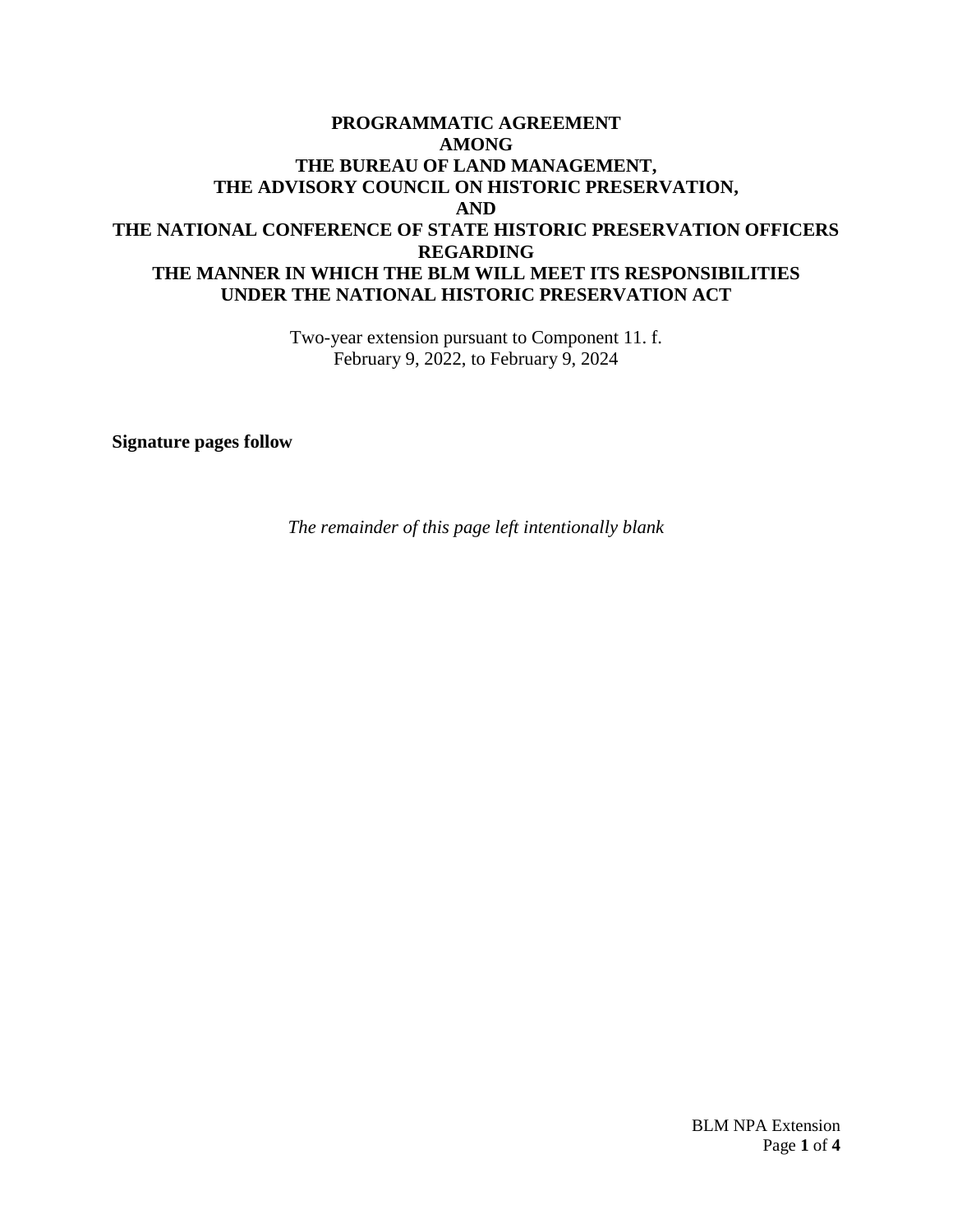## **PROGRAMMATIC AGREEMENT AMONG THE BUREAU OF LAND MANAGEMENT, THE ADVISORY COUNCIL ON HISTORIC PRESERVATION, AND THE NATIONAL CONFERENCE OF STATE HISTORIC PRESERVATION OFFICERS REGARDING THE MANNER IN WHICH THE BLM WILL MEET ITS RESPONSIBILITIES UNDER THE NATIONAL HISTORIC PRESERVATION ACT**

**SIGNATORY** 

Shi ha

January 7, 2022

Tracy Stone-Manning Date **Director** Bureau of Land Management

*The remainder of this page left intentionally blank* 

\_\_\_\_\_\_\_\_\_\_\_\_\_\_\_\_\_\_\_\_\_\_\_\_\_\_\_\_\_\_\_\_\_\_\_\_\_\_\_\_\_\_\_\_\_\_\_\_\_\_\_\_\_\_\_\_\_\_\_\_\_\_\_\_\_\_\_\_\_\_\_

BLM NPA Extension Page **2** of **4**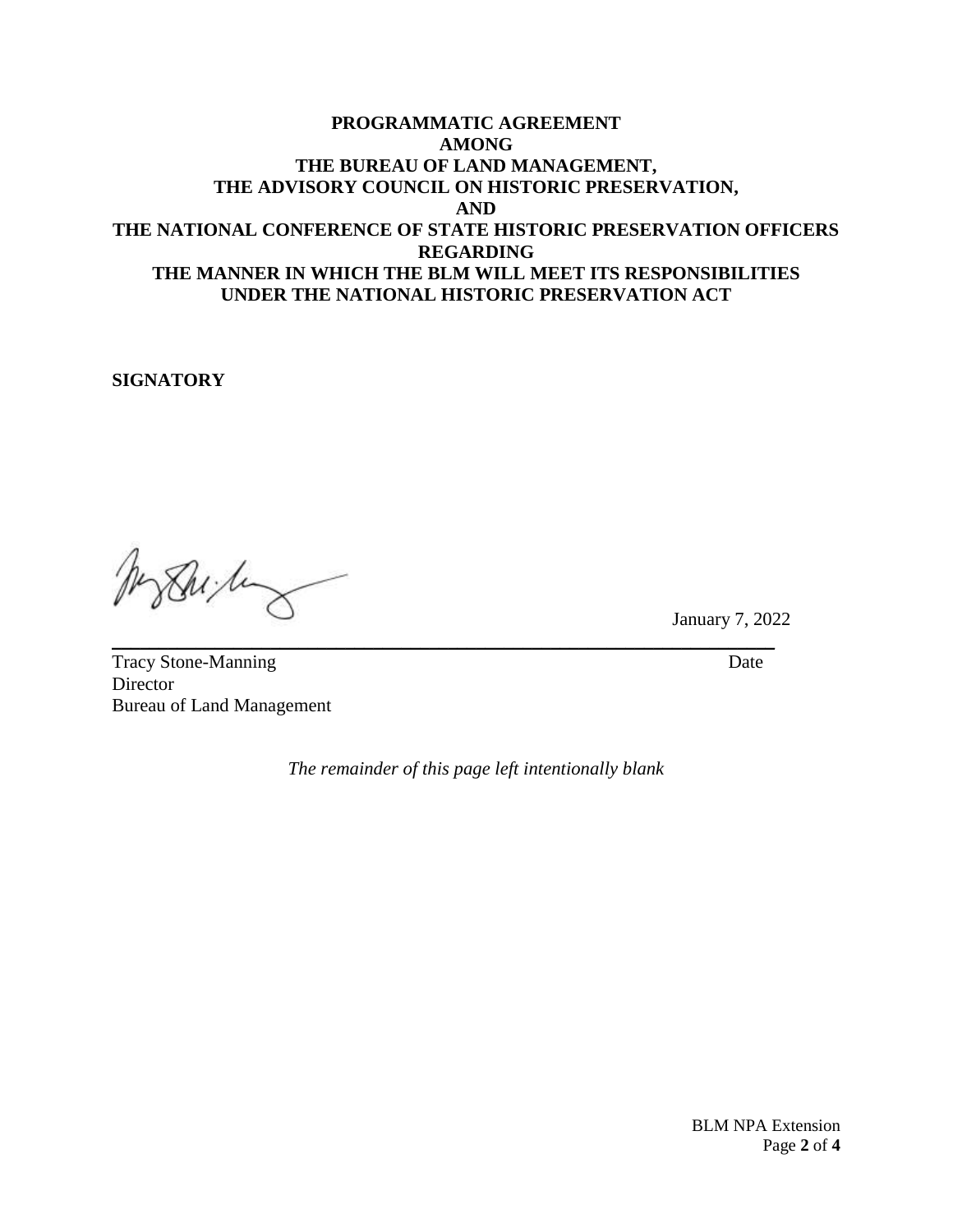## **PROGRAMMATIC AGREEMENT AMONG THE BUREAU OF LAND MANAGEMENT, THE ADVISORY COUNCIL ON HISTORIC PRESERVATION, AND THE NATIONAL CONFERENCE OF STATE HISTORIC PRESERVATION OFFICERS REGARDING THE MANNER IN WHICH THE BLM WILL MEET ITS RESPONSIBILITIES UNDER THE NATIONAL HISTORIC PRESERVATION ACT**

**SIGNATORY** 

oden E. Vannenburn  $\mathbb{E}[\mathbf{z}^{\mathcal{U}}_{\mathbf{z}}] = \mathbb{E}[\mathbf{z}^{\mathcal{U}}_{\mathbf{z}}] = \mathbb{E}[\mathbf{z}^{\mathcal{U}}_{\mathbf{z}}] = \mathbb{E}[\mathbf{z}^{\mathcal{U}}_{\mathbf{z}}] = \mathbb{E}[\mathbf{z}^{\mathcal{U}}_{\mathbf{z}}] = \mathbb{E}[\mathbf{z}^{\mathcal{U}}_{\mathbf{z}}] = \mathbb{E}[\mathbf{z}^{\mathcal{U}}_{\mathbf{z}}] = \mathbb{E}[\mathbf{z}^{\mathcal{U}}_{\mathbf{$ 

1/19/2022

Jordan E. Tannenbaum Date Vice Chairman Advisory Council on Historic Preservation

*The remainder of this page left intentionally blank* 

BLM NPA Extension Page **3** of **4**